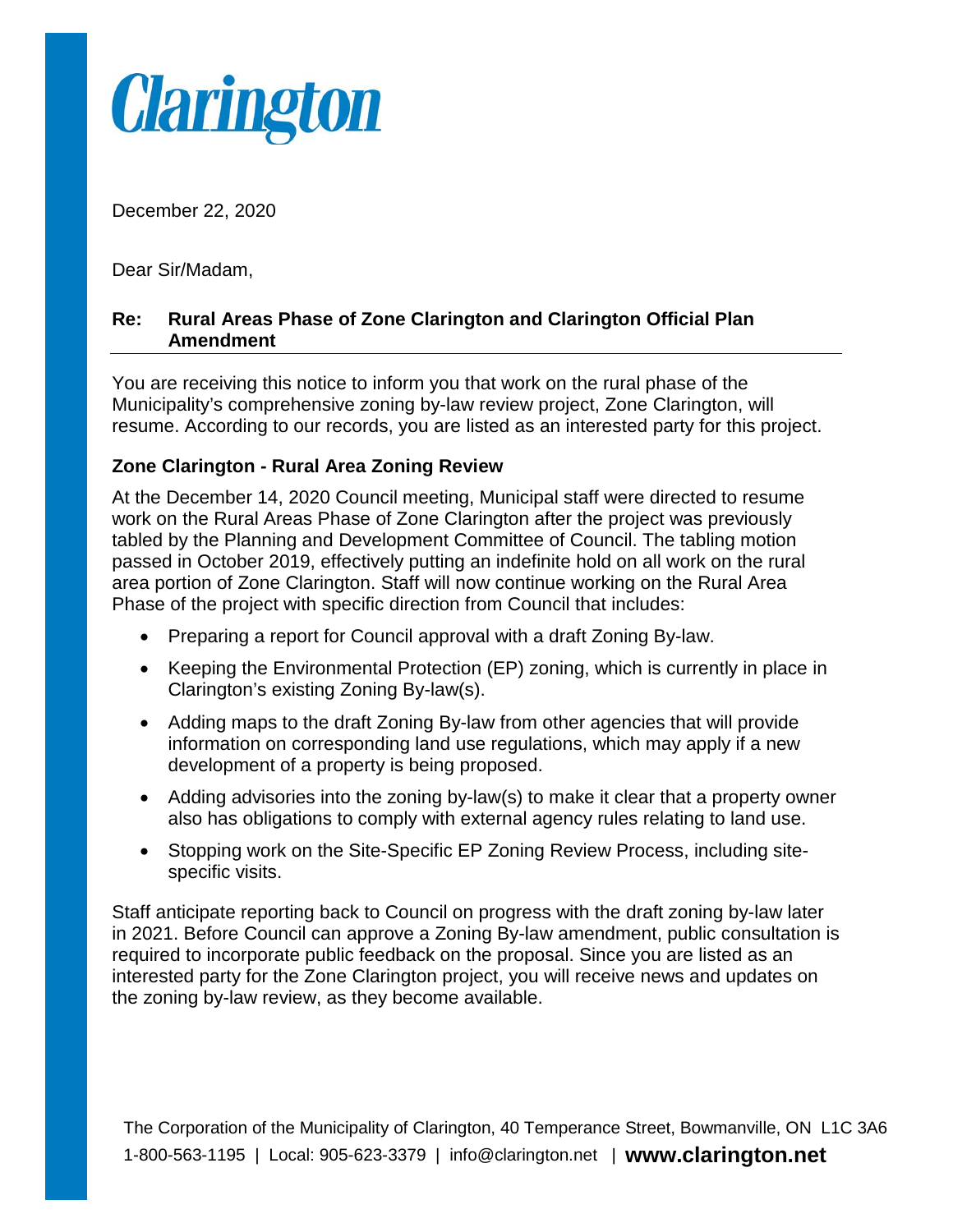## **Official Plan – Environmental Protection and Special Study Area Review**

At the same December 14, 2020 Council meeting, Council directed staff to undertake the following with respect to the Clarington Official Plan:

- Amend the Environmental Protection Area land use designation in the Clarington Official Plan. Staff will complete a review of the policies in the Official Plan based on Provincial legislation and the Region of Durham Municipal Comprehensive Review process currently underway. This project is subject to Council approval of the 2021 Budget.
- Review Special Policy Area 2 Greenbelt Expansion. In the coming months, staff will begin public consultation regarding the existing Official Plan Special Study Area 2 – Greenbelt Expansion policies.

A copy of Resolution #C-512-20 passed by Council on December 14, 2020 is enclosed. If you have any questions, please contact us directly. For questions regarding Zone Clarington, please email [zoneclarington@clarington.net](mailto:zoneclarington@clarington.net) or phone Tracey Webster at 905-623-3379 ext. 2415. For questions regarding the Clarington Official Plan, please contact Lisa Backus by email at [lbackus@clarington.net](mailto:lbackus@clarington.net) or by phone at (905) 623-3379 Ext. 2413.

If you no longer wish to receive notices, news and updates relating to Zone Clarington, please email [zoneclarington@clarington.net](mailto:zoneclarington@clarington.net) to unsubscribe.

Sincerely,

Ny K

Amy Burke Acting Manager – Special Projects Branch Planning and Development Services AB\*TW\*av

**Enclosure**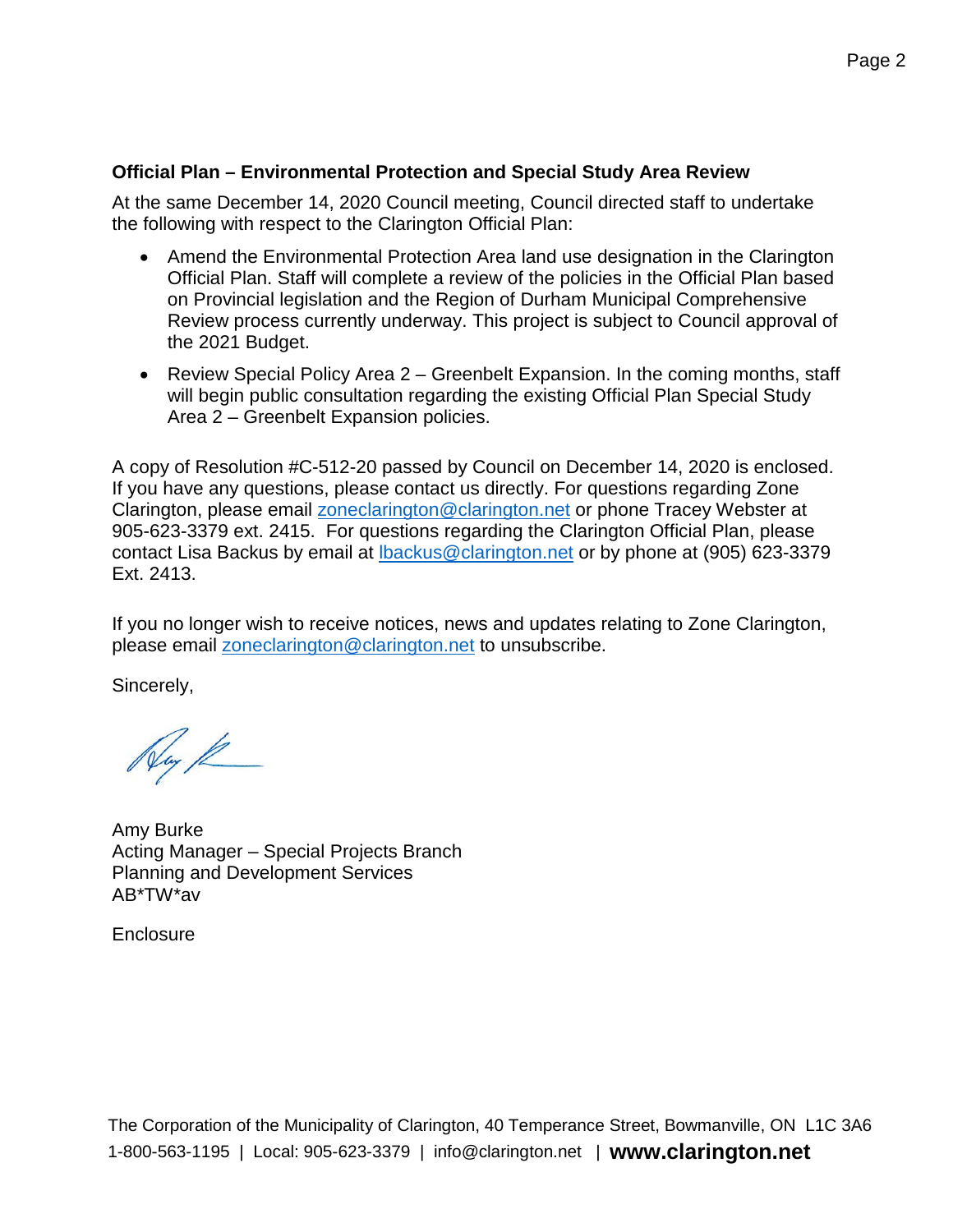

If this information is required in an alternate format, please contact the Accessibility Co-Ordinator at 905-623-3379 ext. 2131

December 17, 2020

To Interested Parties:

**Re:** Rural Portion of Zoning By-Law Amendment for Zone Clarington and a Clarington Official Plan Amendment

**File Number:** PG.25.06

At a meeting held on December 14-15, 2020, the Council of the Municipality of Clarington passed the following Resolution #C-512-20:

That Staff be directed to bring forth report together with a draft a zoning by-law amendment which:

- i. Retains the EP zoning in place prior to the zoning by-law review;
- ii. Includes schedules from other authorities as additional information in the zoning by-law listing applicable land use regulations;
- iii. Contains advisories with respect to the obligations to comply with land use controls of external agencies.

That Staff take all steps necessary to amend Clarington's Official Plan (the "OPA Amendment") by way of a municipally initiated amendment, with the Natural Heritage designation in Map D and Environmental Protection Area in Map A of the Official Plan being limited to:

- a. Provincially Significant Wetland;
- b. Areas designated by CLOCA as being within a floodplain (red line on CLOCA maps);
- c. Areas designated by the GRCA as being within a floodplain;
- d. Land designated on the current Region of Durham Official Plan, Schedule B Map B-1 as containing Key Natural Heritage and Hydrologic Features;
- e. Land which is Significant Woodland;
- f. That land be included which is mandated by the Province to be designated as Natural Heritage.

That Staff initiate all public consultation such that Section 17.3 of the Official Plan Special Study Area 2-Greenbelt Expansion be reconsidered.

The Corporation of the Municipality of Clarington, 40 Temperance Street, Bowmanville, ON L1C 3A6 1-800-563-1195 | Local: 905-623-3379 | info@clarington.net | **www.clarington.net**